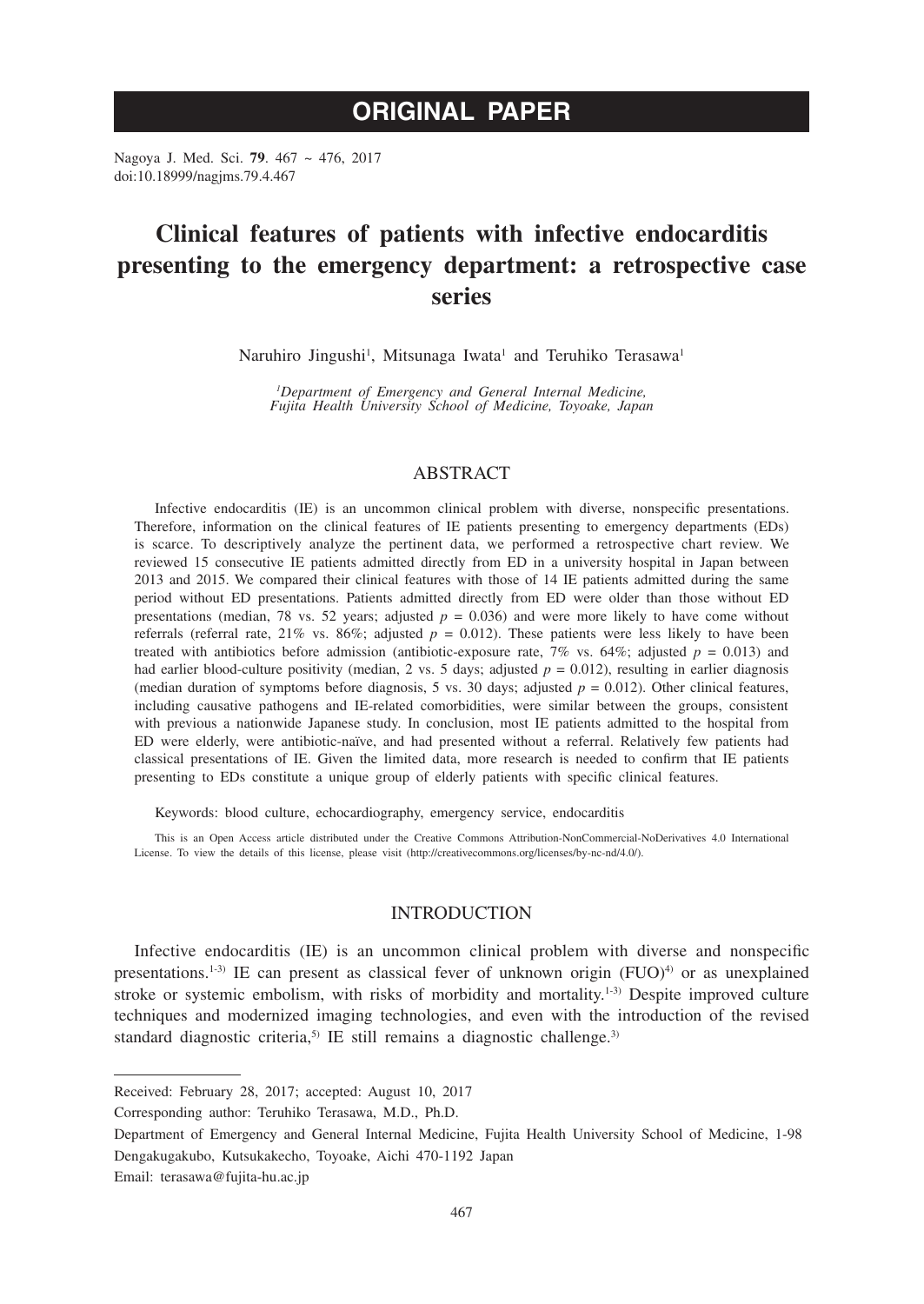#### Naruhiro Jingushi *et al.*

In the emergency department (ED), IE can present as fever unexplained by basic laboratory tests, including urinalysis, chest X-rays, and thoracoabdominal computed tomography (CT) with or without contrast enhancement. $6,7$ ) Therefore, diagnostic recommendations for emergency physicians who suspect IE have emphasized the recognition of classical features, such as a history of intravenous drug use or structural heart disease, or a heart murmur found by auscultation on physical examination.6) However, these recommendations are based on the whole population of IE patients, and specific data on the clinical features of IE patients presenting to ED are scarce. In this study, we descriptively analyzed the clinical characteristics of adult IE patients who presented to, and were admitted from, ED in a tertiary-care university hospital (ED patients). We compared their clinical features with those of IE patients who were admitted to the hospital from clinical contexts other than ED (non-ED patients), with particular attention to characteristics of classical presentation.

# MATERIALS AND METHODS

#### *Study design*

The institutional review board of Fujita Health University approved this case series based on retrospective chart review and granted a waiver of informed consent on the basis of its retrospective design (approval number HM-16-161). Our case series included 15 consecutive IE patients who visited ED at the Fujita Health University Hospital, a 1435-bed tertiary-care teaching hospital in Japan, and were directly hospitalized for treatment during a 2-year period from April 1, 2013, to March 31, 2015. We identified these patients from the hospital database with the use of the International Classification of Diseases 10 codes for IE. Another 14 consecutive IE patients admitted from non-ED contexts during the same period were identified as the reference cases. We diagnosed IE according to the modified Duke criteria<sup>5</sup> and judged patients who met the definite or the possible definite criteria for IE.

## *Assessment*

We recorded the following data from each patient's medical chart. Patient characteristics were age; sex; nature and duration of symptoms at presentation; recent medical history, including dental procedures and use of antibiotics; and past medical history of IE, valvular heart disease, or congenital heart disease. Physical findings were the first vital signs recorded in ED or on admission, including blood pressure, heart rate, respiratory rate, body temperature, and peripheral capillary oxygen saturation  $(SpO<sub>2</sub>)$ ; mental status according to the Japan Coma Scale; heart murmur; and petechiae. Laboratory findings were white-blood-cell count, C-reactive protein (CRP) level, erythrocyte sedimentation rate, vegetations detected by transthoracic echocardiography (TTE) or transesophageal echocardiography (TEE), and blood-culture results. Clinical outcomes were complications associated with IE, any surgical interventions, and in-hospital mortality. We diagnosed the systemic inflammatory response syndrome (SIRS) according to the ACCP/SCCM Consensus Conference Committee.8) Any types of minor hemorrhagic lesions related to IE, such as splinter hemorrhages, Janeway's lesions, Roth's spots, or conjunctival hemorrhages, were considered petechiae.

A staff-level emergency physician performed bedside TTE in ED at the discretion of the attending physician or physicians. Board-certified ultrasound technicians with at least 3 years of experience performed a formal TTE within 3 days after admission, and the results were double-checked by board-certified cardiologists specializing in echocardiography. Board-certified cardiologists performed TEE when indicated. We defined a vegetation as an echocardiographi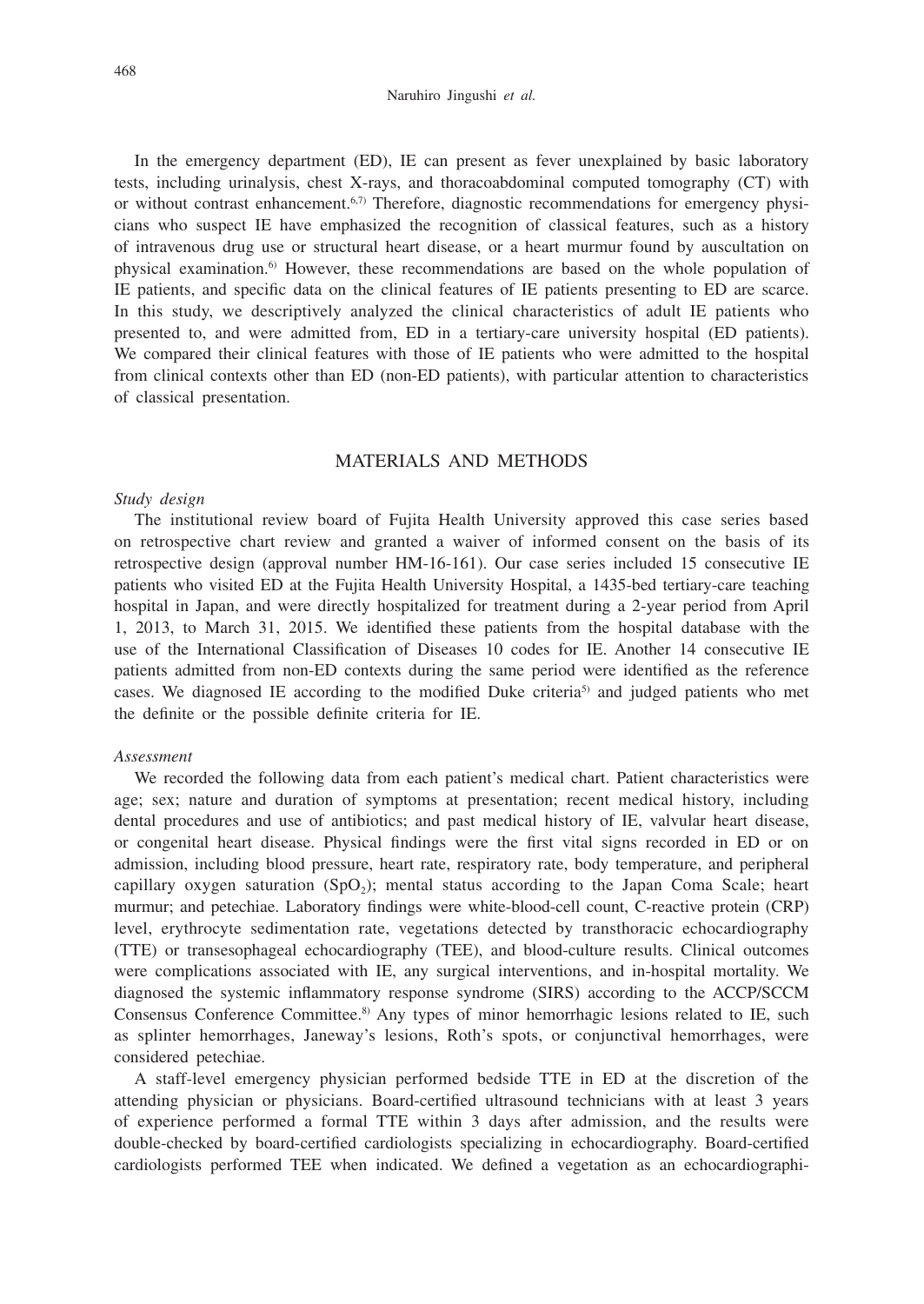cally identified oscillating or nonoscillating intracardiac mass on the valves or other endocardial structures or on the implanted intracardiac devices, according to the recommendations of the European Association of Echocardiography.<sup>9)</sup>

### *Statistical analysis*

We descriptively analyzed all categorical and continuous variables with the use of tables. We compared data from ED and non-ED patients by the chi-square test or the Fisher-Boschloo exact unconditional test (when one or more cells in a  $2 \times 2$  table contain fewer than five events) for categorical data<sup>10)</sup> and the rank-based Brunner-Munzel test for continuous data, because the assessment of distribution symmetry and variances for the two groups was not straightforward because of the small sample size.11,12) We also performed Welch's modified *t*-test for sensitivity analysis of continuous data.13,14) For multiple comparisons, we determined statistical significance based on *q*-values, also known as adjusted *p*-values,<sup>15)</sup> using the Benjamini-Hochberg procedure.<sup>16,17)</sup>

We calculated the sensitivity of TTE performed in ED to detect vegetation and its exact binomial 95% confidence interval (CI) using the standard method, assuming that the formal TTE, followed by TEE if indicated, was the gold standard. We quantified inter-rater agreement between TTE performed in ED and the formal TTE performed after admission by estimating the kappa coefficient with its 95% CI, and assessed the strength of agreement according to the recommended criteria.18)

Missing data are common in any type of study, including retrospective chart reviews, which can bias the study findings.19) Of 35 data items, data on nine (26%) for ED patients (median proportion of missing data per item,  $7\%$ ; range,  $7\%$ -60%) and 13 (37%) for non-ED patients (median, 36%; range, 7%-86%) were missing. We performed complete case analysis in the main analysis by disregarding cases with missing data.<sup>19)</sup> In sensitivity analysis, we excluded data items from statistical comparisons that included missing outcome data on -four (corresponding to  $\geq$ 25%) items per group.

All analyses were performed with Stata SE, version 14.1 (Stata Corp, College Station, TX, USA) and R version 3.3.1 (R Foundation for Statistical Computing, Vienna, Austria). *P-*values for all comparisons were two-tailed, and *p*-values of <0.05 were considered to indicate statistical significance.

## RESULTS

#### *Patient characteristics*

Of 15 eligible ED patients, 10 (67%) and 5 (33%), respectively. satisfied the definite and possible diagnosis criteria for IE (Table 1). Their age ranged from 21 to 90 years (median, 78 years), and the mode of arrival was by ambulance in 10 patients (67%) and walk-in in 5 patients (33%). With regard to the classical presentations of IE, no patient had used intravenous substances, and only five (33%) had a history of structural heart disease. Twelve patients (80%) were admitted to our general internal medicine department for further workup, while three patients (20%) were directly admitted to our cardiology department: Two patients were highly suspected of IE by TTE performed in ED and another patient was complicated with congestive heart failure.

The 14 non-ED patients in the reference group had various clinical courses before admission. Ten patients (71%) had undergone a workup in another hospital and were then transferred to our hospital; seven were transferred to the cardiology department (*n* = 5) or cardiovascular surgery department  $(n = 2)$  for treatment of diagnosed IE, and another three were transferred to cardiology department for further workup of FUO because of highly suspected IE. Two patients (14%) were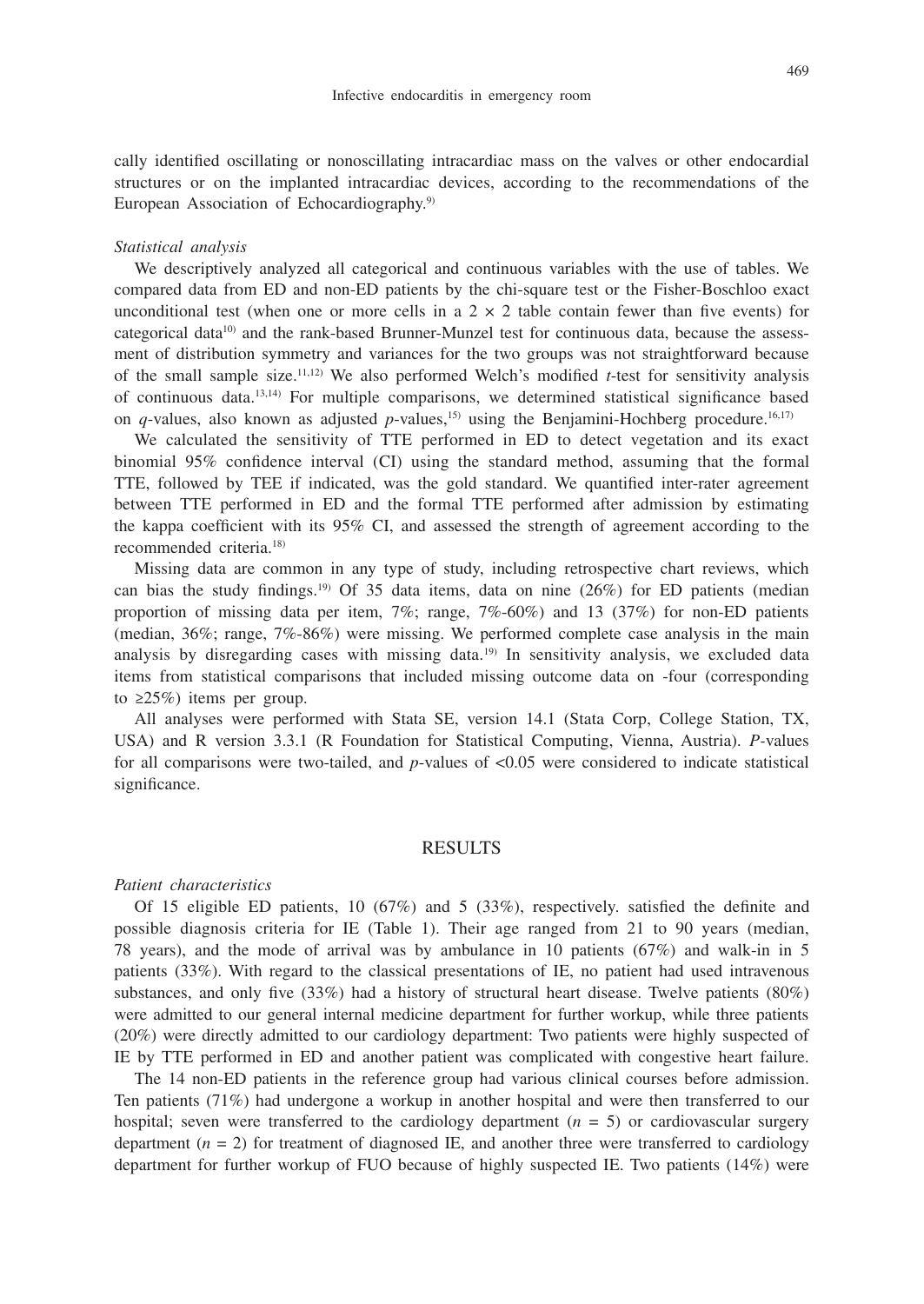**Table 1** Patient characteristics and diagnosis.

| Variable                                                   | <b>ED</b>  | Non-ED      | Unadjusted | Adjusted   |
|------------------------------------------------------------|------------|-------------|------------|------------|
|                                                            | $(n = 15)$ | $(n = 14)$  | $p$ -value | $p$ -value |
| Demographic characteristics                                |            |             |            |            |
| Median age (range), years                                  | 78 (21-90) | $52(27-86)$ | 0.006      | 0.036      |
| Male sex, no. $(\%)$                                       | 9(60)      | 9(64)       | 0.81       | 0.84       |
| Past medical history                                       |            |             |            |            |
| Infectious endocarditis, no. $(\%)$                        | 0(0)       | 1(7)        | 0.46       | 0.62       |
| Valvular heart disease, no. $(\%)$                         | $5(33)*$   | $2(14)$ †   | 0.31       | 0.50       |
| Congenital heart disease, no. $(\%)$                       | 0(0)       | 3(21)       | 0.062      | 0.18       |
| Recent history                                             |            |             |            |            |
| Dental treatment, no. $(\%)$                               | 4(33)      | 2(15)       | 0.30       | 0.50       |
| Outpatient visits within previous week,<br>no. $(\%)$      | 6(42)      | 12 (86)     | 0.021      | 0.083      |
| Referral from another clinic or hospital,<br>no. $(\%)$    | 3(21)      | 12 (86)     | < 0.001    | 0.012      |
| Use of antibiotics, no. $(\%)$                             | 1(7)       | 9(64)       | 0.002      | 0.013      |
| Symptoms                                                   |            |             |            |            |
| Fever, no. $(\%)$                                          | 11(73)     | 13 (93)     | 0.26       | 0.46       |
| Pain, no. $(\%)$                                           | 6(40)      | 2(14)       | 0.14       | 0.32       |
| Median symptomatic days before admis-<br>sion, no. (range) | $3(1-30)$  | $7(2-90)$   | 0.030      | 0.11       |
| Median symptomatic days before diagno-<br>sis, no. (range) | $5(1-45)$  | $30(2-180)$ | 0.001      | 0.012      |
| Diagnosis by modified Duke criteria                        |            |             | 0.89       | 0.89       |
| Definite, no. $(\%)$                                       | 10(67)     | 9(64)       |            |            |
| Possible, no. $(\%)$                                       | 5(33)      | 5(36)       |            |            |

ED, emergency department.

\* Two cases with mitral valve prolapse; two cases with previous history of aortic valve replacement for aortic stenosis; and one case with mitral regurgitation.

† One case with mitral valve prolapse and one case with aortic regurgitation.

directly referred to the cardiology department by local cardiology clinics for clinically suspected IE. Two other patients (14%) directly visited the outpatient clinic of the general internal medicine department: one for persistent low-grade fever and the other for posterior cervical pain, both of who were admitted to the general internal medicine department for further workup.

Compared with non-ED patients, ED patients were older (median, 78 vs. 52 years; adjusted  $p = 0.036$ ) and were more likely to have come to the hospital without a referral (referral rate, 21% vs. 86%; adjusted  $p = 0.012$ ). Fewer ED patients than non-ED patients had a recent history of antimicrobial treatment (1 of 15 [7%] vs. 9 of 14 [64%]; adjusted  $p = 0.013$ ; Table 1).

## *Physical findings*

Six of 15 ED patients (40%) had a temperature of 38°C or higher at presentation, and 11 (73%) met the SIRS criteria. Overall, vital signs were similar in the two groups (Table 2). Heart murmur, a classical presentation of IE, was detected by auscultation in fewer ED than non-ED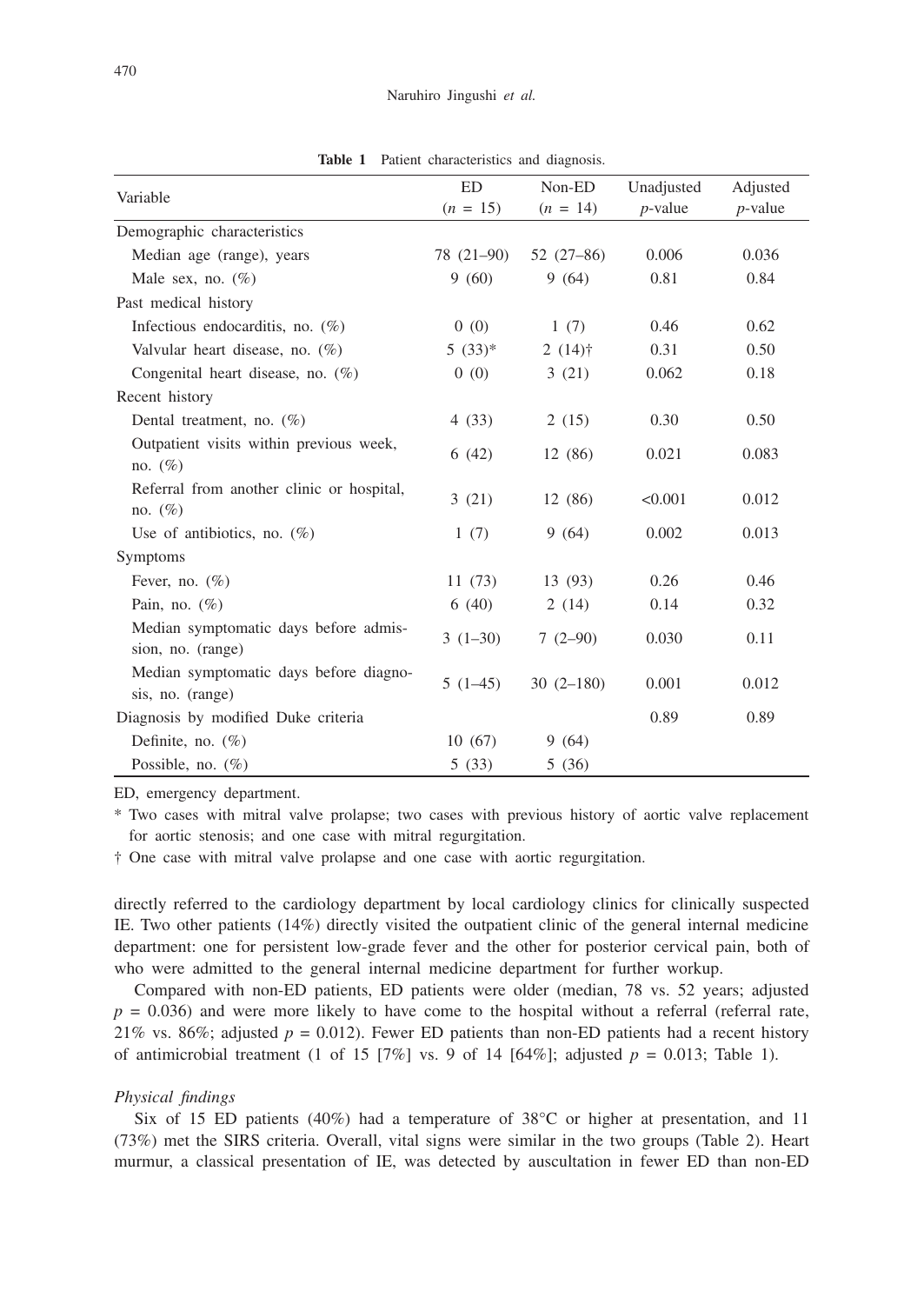471

patients (5 of 15 [33%] vs. 11 of 14 [85%]; adjusted  $p = 0.036$ ). Petechiae were observed in fewer than a third of patients in both groups (Table 2).

#### *Laboratory findings*

The typical initial workup for ED patients at presentation included urinalysis, chest X-ray, and thoracoabdominal CT. These tests failed to detect diagnostic clues of the presenting symptoms, including fever or pains, or elevated CRP levels. Fourteen of the 15 ED patients underwent the gold standard tests of formal TTE and TEE, which detected vegetation in 10 patients (67%; Table 3). Only one patient with a negative TTE performed in ED did not receive the gold standard combination of tests. Twelve patients underwent TTE performed in ED at the discretion of the attending emergency physicians, and all results were verified by the gold standard. TTE performed in ED detected vegetation in only three of 12 patients (25%), 10 of whom were eventually confirmed to have vegetations, for a sensitivity of  $30\%$  (95% CI,  $7\%$ –65%). Agreement between TTE performed in ED and the formal TTE was moderate (kappa = 0.50; 95% CI, 0.01–0.99). Of seven cases in whom TTE performed in ED failed to detect vegetations, coexistent vegetation and calcification in the aortic valve was later confirmed in the TEE in one case. No patient had a detectable valve perforation or abscess. Vegetation was most frequently found on the mitral valve, followed by the aortic valve (Table 3). There were no significant differences between ED and non-ED patients in the location of the vegetation.

Blood cultures were positive in 14 of 15 ED patients (93%). The most frequent organisms were streptococci, and the second-most frequent was methicillin-sensitive *Staphylococcus aureus*

| Variable                                                      | ED                      | Non-ED                  | Unadjusted | Adjusted   |
|---------------------------------------------------------------|-------------------------|-------------------------|------------|------------|
|                                                               | $(n = 15)$              | $(n = 14)$              | $p$ -value | $p$ -value |
| Vital signs                                                   |                         |                         |            |            |
| Median systolic blood pressure<br>(range), mm Hg              | 126<br>$(99 - 202)$     | 118<br>$(90-135)$       | 0.15       | 0.32       |
| Median diastolic blood pressure<br>(range), mm Hg             | $71(50-93)$             | $59(42 - 80)$           | 0.017      | 0.083      |
| Median heart rate (range)                                     | 100<br>$(69 - 132)$     | $90(72-122)$            | 0.16       | 0.32       |
| Median respiratory rate (range)                               | $28(16-40)$             | $22(20-24)$             | 0.27       | 0.46       |
| Median body temperature (range), $^{\circ}C$                  | 37.6<br>$(36.4 - 39.1)$ | 37.3<br>$(36.1 - 40.0)$ | 0.45       | 0.62       |
| Median peripheral capillary oxygen<br>saturation (range), $%$ | 97 (89-100)             | 97 (94-97)              | 0.14       | 0.32       |
| Mental status by Japan Coma Scale, no. $(\%)$                 |                         |                         | 0.065      | 0.18       |
| Grade 0, alert                                                | 10(67)                  | 13 (93)                 |            |            |
| Grade 1, eye-opening, not lucid                               | 1(7)                    | 1(7)                    |            |            |
| Grade 2, eye-opening upon stimulation                         | 2(13)                   |                         |            |            |
| Grade 3, no eye-opening and coma                              | 2(13)                   |                         |            |            |
| Physical findings                                             |                         |                         |            |            |
| Murmur, no. $(\%)$                                            | 5(33)                   | 11(85)                  | 0.006      | 0.036      |
| Purpura, no. $(\%)$                                           | 4(27)                   | 2(15)                   | 0.56       | 0.67       |

**Table 2** Vital signs and physical findings on admission.

ED, emergency department.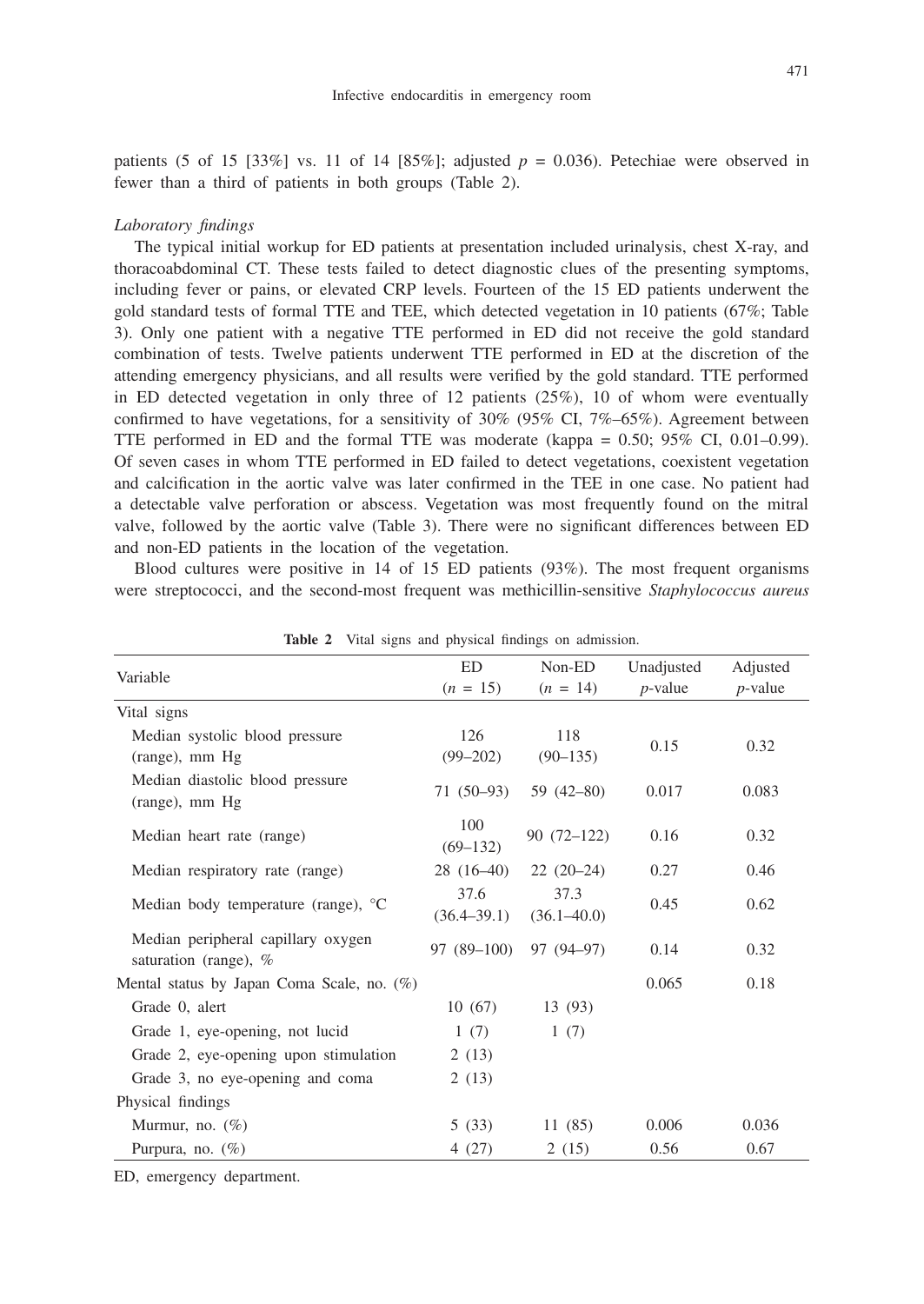(Table 3). There were no significant differences between ED and non-ED patients in the positivity rates and frequencies of detected organisms, although blood cultures became positive an earlier in ED patients (median, 2 vs. 5 days; adjusted  $p = 0.012$ ).

### *Clinical outcomes*

For ED patients, physicians from the general internal medicine department treated 5 patients and cardiologists treated 10 patients. In contrast, all non-ED patients were treated by either cardiologists or cardiovascular surgeons. Complications developed in 10 of 15 ED patients (66%). The most frequent complication was embolic events, and the second-most frequent was acute kidney injury (Table 4). Four patients (27%) underwent surgical intervention, and one patient

| Variable                                             | <b>ED</b>  | Non-ED                                      | Unadjusted | Adjusted   |
|------------------------------------------------------|------------|---------------------------------------------|------------|------------|
|                                                      | $(n = 15)$ | $(n = 14)$                                  | $p$ -value | $p$ -value |
| Basic laboratory tests                               |            |                                             |            |            |
| Median white blood cells (range),<br>$/\mu L$        | 10,300     | 10,150<br>$(6,200-19,400)$ $(5,900-21,300)$ | 0.82       | 0.84       |
| Median C-reactive protein (range),<br>mg/dL          |            | $9.7$ $(2.9-31.3)$ $5.1$ $(0.5-22.6)$       | 0.021      | 0.083      |
| Median erythrocyte<br>sedimentation rate (range), mm | 58 (36–82) | $43(18-88)$                                 | 0.76       | 0.84       |
| Echocardiography*                                    |            |                                             |            |            |
| Detection of vegetation,<br>no. $(\%)$               | 10(65)     | 11 (79)                                     | 0.58       | 0.70       |
| Mitral valve                                         | 6(60)      | 9(75)                                       |            |            |
| Aortic valve                                         | 3(30)      | 2(17)                                       |            |            |
| Tricuspid valve                                      | 1(10)      | 1(8)                                        |            |            |
| Blood-culture results                                |            |                                             |            |            |
| Positive blood culture, no. $(\%)$                   | 14 (93)    | 11(92)                                      | 0.74       | 0.84       |
| Median days until positive<br>results, no. (range)   | $2(1-6)$   | $5(2-14)$                                   | < 0.001    | 0.012      |
| Organisms, no. (%)                                   |            |                                             | 0.34       | 0.52       |
| Streptococci                                         | 8(57)      | 10(67)                                      |            |            |
| Viridans group streptococci                          | 2(14)      | 6(55)                                       |            |            |
| Streptococcus bovis                                  | 3(21)      | 0(0)                                        |            |            |
| Others                                               | 4(24)      | 4(30)                                       |            |            |
| Methicillin-sensitive<br>Staphylococcus aureus       | 4(29)      | 1(8)                                        |            |            |
| Enterococci                                          | 2(14)      | 1(8)                                        |            |            |
| Anaerobic gram-positive cocci                        | 0(0)       | 1(8)                                        |            |            |

**Table 3** Laboratory, echocardiographic, and blood-culture findings.

ED, emergency department.

\*Aortic valve calcification was detected in three cases in ED group (20%) and two in non-ED group (14%), of which coexistence of calcification and vegetation in the aortic calve was confirmed by either trans-thoracic echocardiography or trans-esophageal echocardiography performed after admission in one case (33%) and two cases (100%), respectively.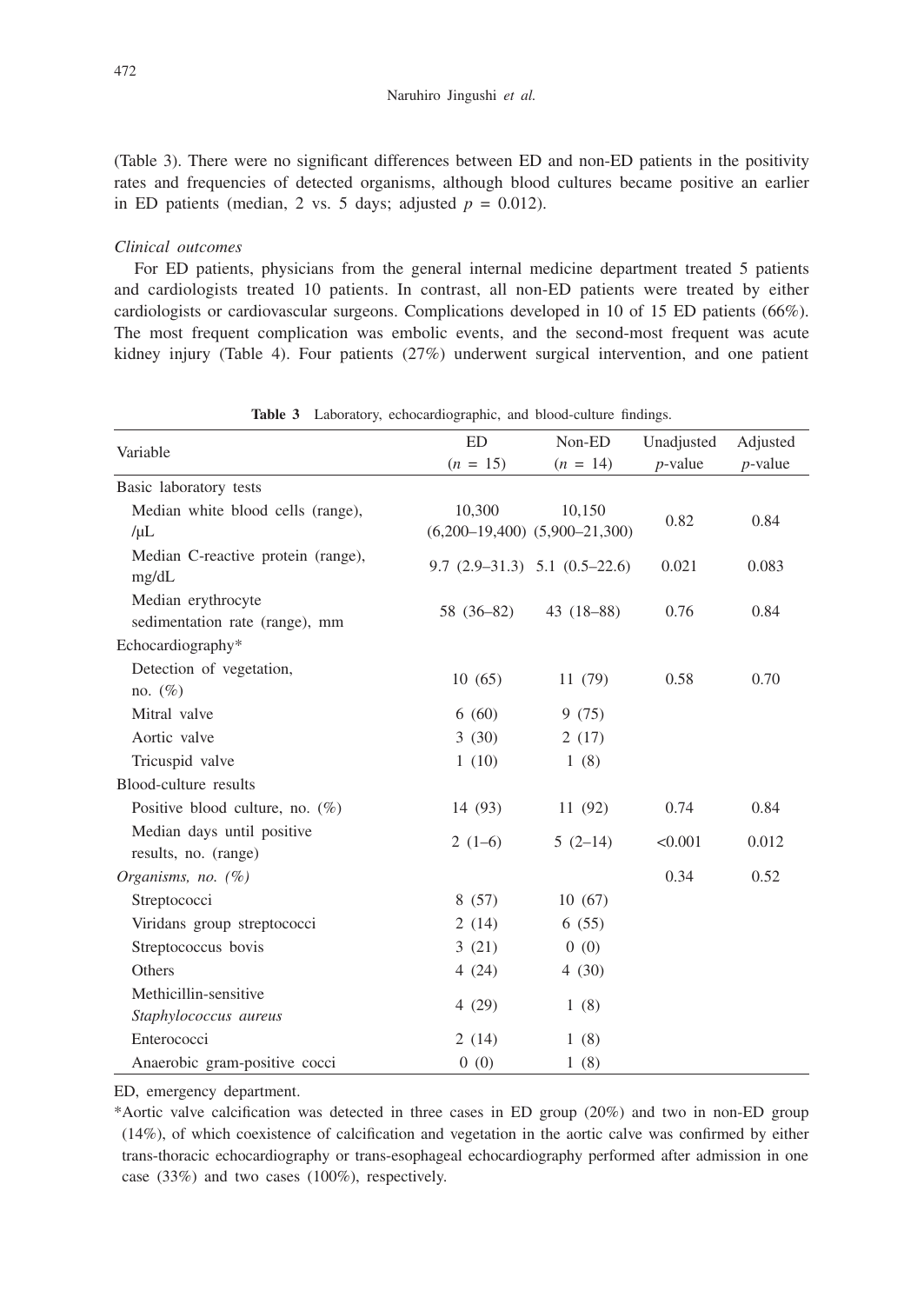(7%) died from congestive heart failure. Similarly, seven of 14 non-ED patients (50%) had any complications, six of which were embolic events. Surgery was performed in seven patients (50%). Overall, there were no significant differences between ED and non-ED patients with regard to complications and clinical outcomes (Table 4).

### *Sensitivity analysis*

In sensitivity analysis, unadjusted results based on Welch's modified *t*-test were similar to those in the main analysis (data not shown). However, the Benjamini-Hochberg correction left only two factors that were significantly different between two groups: referral from other institutions (adjusted  $p = 0.026$ ) and prior antibiotic use (adjusted  $p = 0.026$ ). In addition, the results were not different from those in the main analysis when seven data items, from which data on ≥four items per group were missing (systolic and diastolic blood pressure, heart rate, respiratory rate, body temperature,  $SpO<sub>2</sub>$ , and ESR), were excluded (data not shown).

## **DISCUSSION**

We report a retrospective case series in which we surveyed the clinical characteristics and outcomes of adult IE patients who presented to ED at an academic referral hospital in Japan. ED patients were older than non-ED patients and were more likely to have visited ED directly without referral from other institutions. ED patients were typically not previously treated with antibiotics, and their blood cultures became positive an average of 3 days earlier, resulting in an earlier diagnosis. Other clinical features, including causative pathogens and IE-related comorbidities, were similar in ED and non-ED patients. It is uncertain whether recognition of the classical presentations helped expedite the diagnosis, because relatively few ED patients showed such clinical features.

These findings, although noteworthy, are not surprising, because it is well recognized in Japan that frail, elderly patients are more likely to visit EDs than patients who are younger with fewer comorbidities.<sup>20,21)</sup> Our elderly ED patients presented directly to ED in the tertiary-care setting, typically within 1 week after symptom onset, without referral, and therefore they had few

|                                      | ED.            | Non-ED     | Unadjusted |            |
|--------------------------------------|----------------|------------|------------|------------|
| Variable                             |                |            |            | Adjusted   |
|                                      | $(n = 15)$     | $(n = 14)$ | $p$ -value | $p$ -value |
| Embolization, no. $(\%)$             | 5(33)          | 7(50)      | 0.36       | 0.53       |
| Brain, no.                           | $\overline{2}$ | 4          |            |            |
| Kidney, no.                          | 1              |            |            |            |
| Spleen, no.                          | 1              |            |            |            |
| Others, no.                          | 1              |            |            |            |
| Acute kidney injury, no. (%)         | 4(27)          | 0(0)       | 0.067      | 0.18       |
| Congestive heart failure, no. $(\%)$ | 3(20)          | 1(7)       | 0.49       | 0.63       |
| Psoas abscess, no. $(\%)$            | 1(7)           | 0(0)       |            |            |
| Spondylitis, no. $(\%)$              | 0(0)           | 1(7)       |            |            |
| Surgical interventions, no. $(\%)$   | 4(27)          | 7(50)      | 0.21       | 0.41       |
| In-hospital mortality, no. $(\%)$    | 1(7)           | 0(0)       | 0.75       | 0.84       |
|                                      |                |            |            |            |

**Table 4** Complications and clinical outcomes.

ED, emergency department.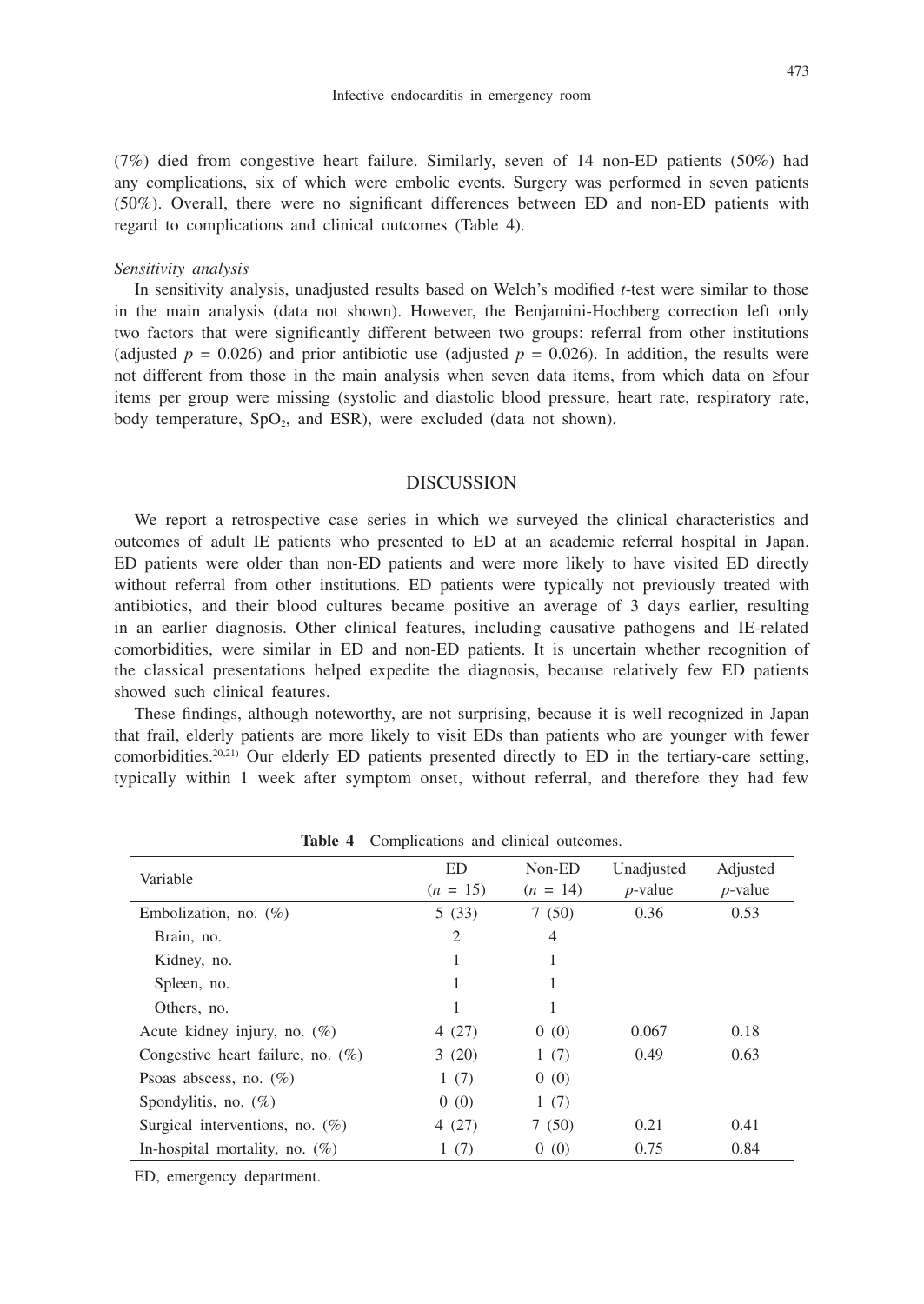opportunities to visit their primary or secondary-care facilities to receive medical interventions, including antimicrobial therapy. Because prior antibiotic use can decrease the sensitivity of blood culture, which can delay or even hinder the diagnosis of  $IE^{3,22}$  visiting ED directly can in theory result in an earlier diagnosis. Except for these features, the clinical features of our ED patients were generally in agreement with reports from the CADRE-IR, a nationwide survey of IE in Japan. These features include the low numbers of intravenous drug abusers, streptococci and *Staphylococcus aureus* as the two most common causative microorganisms, and the location of vegetations.23) Thus, our ED patients can be speculated to represent a subgroup of typical IE patients in Japan who seek acute medical care earlier in the disease course, with no or minimal preceding interventions.

Only a few case reports have described the usefulness of echocardiography specifically performed by emergency physicians for expeditious diagnosis of IE in EDs.<sup>24-27)</sup> In our case series, TTE performed in ED by emergency physicians had a sensitivity of 30%, which is lower than the generally reported sensitivity of approximately  $75\%$ <sup>28)</sup> The low sensitivity found in our study is based on retrospective observations of selected cases from an ED where emergency physicians who were not certified as ultrasonologists performed TTE as part of their clinical practice. This situation is different from that in protocol-driven prospective studies in which echocardiography is standardized and routinely performed by certified cardiologists or ultrasonography technicians for all patients with suspected IE. Furthermore, echocardiographic diagnosis can be particularly challenging at early stages of IE when vegetations may be smaller or in the case of severe valvular or perivalvular calcifications.<sup>9)</sup>

Our study has several limitations. First, it is based on a retrospective chart review of only 15 cases of interest and 14 reference cases from a hospital database, which precludes definitive conclusions. We performed complete case analysis excluding patients with missing data, which further decreased the sample size and decreased statistical power. It is uncertain whether data were missing at random or in a systematic way. If data were systematically missing, our complete case analysis could have introduced bias. Therefore, interpretation of the presented findings needs to be made with care. Second, we performed exploratory statistical comparison of 35 variables of potential interest. Although we adjusted the crude *p*-values by performing a false-discovery-rate control procedure,<sup>16)</sup> aiming at "screening" potentially important variables, these corrections may have led to some factors being incorrectly eliminated. In addition, we did not assess interactions between variables of interest, because the sample size was only 29. Multivariable analyses modeling two or more variables would be unrealistic in a study with such a small sample size. Third, although a significant difference between ED and non-ED patients was observed only for heart murmur, information on vital signs and findings of physical examination was collected from non-ED patients at a later stage of IE than it was collected from ED patients. To improve the comparability of the timing of examinations between the two groups, data obtained in the prior institutions from most non-ED patients should have been used. Fourth, we cannot completely exclude the possibility that data from some eligible IE patients who visited our ED are missing because they were discharged and never returned to the hospital. This is unlikely, because our institution is the only tertiary-care hospital in the area.

In summary, the results of a small, retrospective observational study in a university hospital suggest that IE patients who are admitted directly from ED may form a unique patient group who are elderly, were not previously treated with antibiotics, and visited tertiary-care centers without a referral earlier in the course of the disease. Furthermore, blood cultures obtained in EDs may yield positive results earlier. These findings from very limited evidence are only hypothetical and should be validated. External validation in similar patient populations is needed to prospectively assess whether the current findings also apply to EDs in general in Japan. Potentially feasible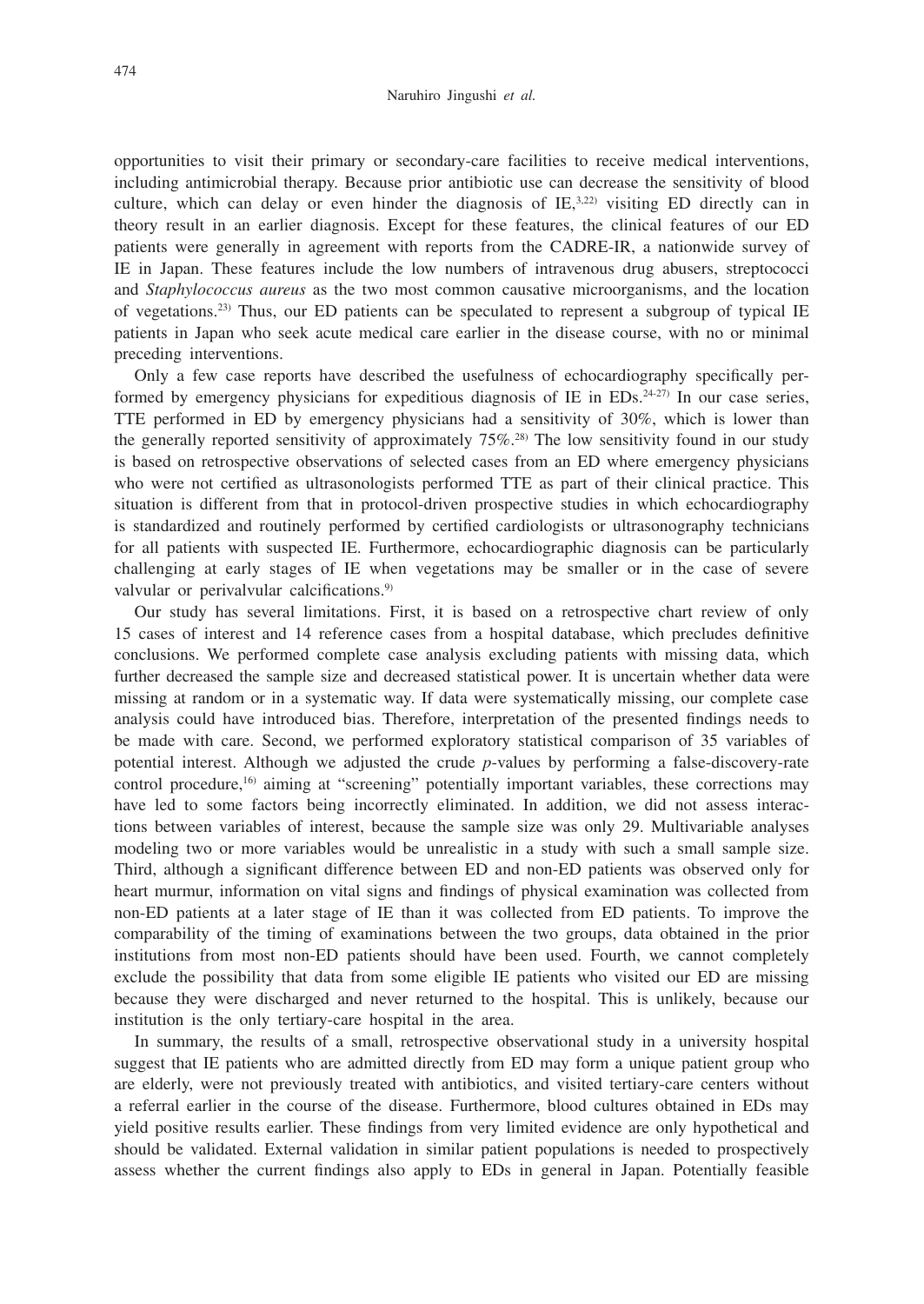approaches might include a retrospective analysis of existing IE cohorts, such CADRE-IR.23)

# ACKNOWLEDGMENTS

We thank Dr. Masaya Hibino for assistance in identifying earlier cases. The authors declare that they have no competing interests.

## REFERENCES

- 1) Hoen B, Duval X. Infective Endocarditis. *N Engl J Med*, 2013; 368: 1425-1433.
- 2) Habib G, Hoen B, Tornos P, Thuny F, Prendergast B, Vilacosta I, et al. Guidelines on the prevention, diagnosis, and treatment of infective endocarditis (new version 2009): the Task Force on the Prevention, Diagnosis, and Treatment of Infective Endocarditis of the European Society of Cardiology (ESC). Endorsed by the European Society of Clinical Microbiology and Infectious Diseases (ESCMID) and the International Society of Chemotherapy (ISC) for Infection and Cancer. *Eur Heart J*, 2009; 30: 2369-2413.
- 3) Cahill TJ, Prendergast BD. Infective endocarditis. *Lancet*, 2016; 387: 882-893.
- 4) Varghese GM, Trowbridge P, Doherty T. Investigating and managing pyrexia of unknown origin in adults. *BMJ*, 2010; 341: C5470.
- 5) Li JS, Sexton DJ, Mick N, Nettles R, Fowler VG Jr, Ryan T, et al. Proposed modifications to the Duke criteria for the diagnosis of infective endocarditis. *Clin Infect Dis*, 2000; 30: 633-638.
- 6) Delaney KA. Endocarditis in the emergency department. *Ann Emerg Med*, 1991; 20: 405-414.
- 7) Schauer SG, Pfaff JA, Cuenca PJ. Emergency Department Management Of Acute Infective Endocarditis. *Emerg Med Pract*, 2014; 16: 1-24.
- 8) Bone RC, Balk RA, Cerra FB, Dellinger RP, Fein AM, Knaus WA, et al. Definitions for sepsis and organ failure and guidelines for the use of innovative therapies in sepsis. The ACCP/SCCM Consensus Conference Committee. American College of Chest Physicians/Society of Critical Care Medicine. *Chest*, 1992; 101: 1644-1655.
- 9) Habib G, Badano L, Tribouilloy C, Vilacosta I, Zamorano JL, Galderisi M, et al. Recommendations for the practice of echocardiography in infective endocarditis. *Eur J Echocardiogr*, 2010; 11: 202-219.
- 10) Lydersen S, Fagerland MW, Laake P. Recommended tests for association in 2 × 2 tables. *Stat Med*, 2009; 28: 1159-1175.
- 11) Brunner E, Munzel U. The nonparametric Behrens-Fisher problem: Asymptotic theory and a small-sample approximation. *Biom J*, 2000; 42: 17-25.
- 12) Fagerland MW, Sandvik L. The Wilcoxon-Mann-Whitney test under scrutiny. *Stat Med*, 2009; 28: 1487-1497.
- 13) Altman DG, Bland JM. Parametric v non-parametric methods for data analysis. *BMJ*, 2009; 338: a3617.
- 14) Bland JM, Altman DG. Analysis of continuous data from small samples. *BMJ*, 2009; 338: a3166.
- 15) Newson RB. Frequentist q-values for multiple-test procedures. *Stata J*, 2010; 10: 568.
- 16) Glickman ME, Rao SR, Schultz MR. False discovery rate control is a recommended alternative to Bonferroni-type adjustments in health studies. *J Clin Epidemiol*, 2014; 67: 850-857.
- 17) Benjamini Y, Hochberg Y. Controlling the false discovery rate: a practical and powerful approach to multiple testing. *J R Stat Soc Series B Stat Methodol*, 1995; 57: 289-300.
- 18) Altman DG. *Practical Statistics for Medical Research*. pp. 404-408, 1990. Taylor & Francis, Abingdon.
- 19) Altman DG, Bland JM. Missing data. *BMJ*, 2007; 334: 424.
- 20) Fire and Disaster Management Agency the Ministry of Internal Affairs and Communications, Japan. [The current status of rescue and emergency activities in Japan: the year 2015 edition]. Dec. 22, 2015 (in Japanese). Available at http://www.fdma.go.jp/neuter/topics/houdou/h27/12/271222\_houdou\_2.pdf. Accessed on Oct. 3, 2016.
- 21) Japan Hospital Association. [A nationwide questionnaire-based survey on emergency medicine] May 28 2014 (in Japanese). Avaialble at https://www.hospital.or.jp/pdf/06\_20140528\_01.pdf. Accessed on Oct. 3, 2016.
- 22) Fukuchi T, Iwata K, Ohji G. Failure of early diagnosis of infective endocarditis in Japan-a retrospective descriptive analysis. *Medicine (Baltimore)*, 2014; 93: e237.
- 23) Nakatani S, Mitsutake K, Ohara T, Kokubo Y, Yamamoto H, Hanai S. Recent picture of infective endocarditis in Japan-lessons from Cardiac Disease Registration (CADRE-IE). *Circ J*, 2013; 77: 1558-1564.
- 24) Pathak NJ, Ng L, Saul T, Lewiss RE. Focused cardiac ultrasound diagnosis of right-sided endocarditis. *Am*